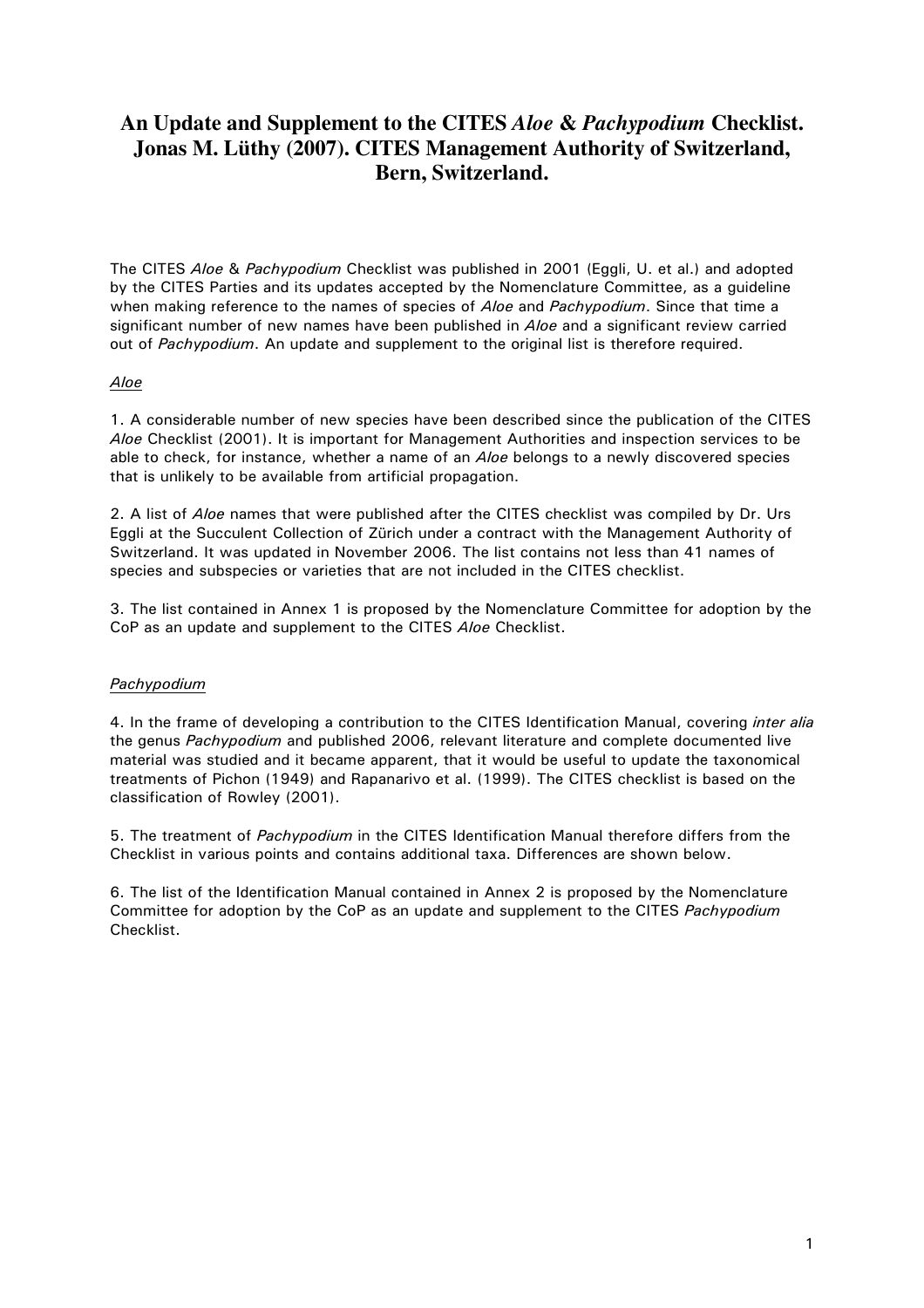|  |  | Comparison of accepted names of Madagascan pachypodiums |  |  |  |  |  |
|--|--|---------------------------------------------------------|--|--|--|--|--|
|--|--|---------------------------------------------------------|--|--|--|--|--|

| <b>Checklist</b>                          | <b>Identification Manual</b>                    |
|-------------------------------------------|-------------------------------------------------|
| P. ambongense Poiss. 1924                 | P. ambongense Poiss. 1924                       |
| P. baronii Costantin & Bois 1907          | P. baronii Costantin & Bois 1907                |
| P. baronii var. baronii                   | P. brevicaule Baker 1886                        |
| P. baronii var. windsorii (Poiss.) Pichon | P. decaryi Poiss. 1916                          |
| 1949                                      | P. densiflorum Baker 1886, incl. P. densiflorum |
| P. brevicaule Baker 1887                  | var. brevicalyx H. Perrier 1934                 |
| P. decaryi Poiss. 1916                    | P. eburneum Lavranos & Rapanarivo 1997          |
| P. densiflorum Baker 1886                 | P. geayi Costantin & Bois 1907                  |
| P. densiflorum var. densiflorum           | P. horombense Poiss. 1924                       |
| P. densiflorum var. brevicalyx H. Perrier | P. inopinatum Lavranos 1996                     |
| 1934                                      | P. lamerei Drake 1899                           |
| P. geayi Costantin & Bois 1907            | P. menabeum Léandri 1934                        |
| P. x hojnyi Halda 1998                    | P. mikea Lüthy 2005                             |
| P. horombense Poiss. 1924                 | P. rosulatum Baker 1882                         |
| P. lamerei Drake 1899, incl. P. menabeum  | P. rosulatum ssp. rosulatum, incl. P.           |
| Léandri 1934                              | drakei Cost. & Bois 1907                        |
| P. x rauhii Halda 1997                    | P. rosulatum ssp. bicolor (Lavranos &           |
| P. rosulatum Baker 1882                   | Rapanarivo) J. Lüthy                            |
| P. rosulatum var. rosulatum, incl. P.     | P. rosulatum ssp. cactipes (K. Schum.) J.       |
| cactipes K. Schum. 1895                   | Lüthy                                           |
| P. rosulatum forma bicolor (Lavranos &    | P. rosulatum ssp. gracilius (H. Perrier) J.     |
| Rapanarivo) G. D. Rowley 1998             | Lüthy                                           |
| P. rosulatum var. eburneum (Lavranos &    | P. rosulatum ssp. makayense (Lavranos)          |
| Rapanarivo) G. D. Rowley 1998             | J. Lüthy                                        |
| P. rosulatum var. gracilius H. Perrier    | P. rutenbergianum Vatke 1885, incl. P.          |
| P. rosulatum var. inopinatum (Lavranos)   | rutenbergianum var. meridionale H.              |
| G. D. Rowley 1998                         | Perrier 1934                                    |
| P. rutenbergianum Vatke 1885              | P. sofiense (Poiss. 1924) H. Perrier 1934       |
| P. rutenbergianum var. rutenbergianum     | P. windsorii Poiss 1917                         |
| P. rutenbergianum var. meridionale H.     |                                                 |
| Perrier1934                               |                                                 |
| P. rutenbergianum var. sofiense Poiss.    |                                                 |
| 1924                                      |                                                 |

# Differences

| <b>Checklist</b>                                | <b>Identification Manual</b>                 |
|-------------------------------------------------|----------------------------------------------|
| P. baronii var. windsorii                       | P. windsorii                                 |
| P. densiflorum var. brevicalyx                  | P. densiflorum                               |
| P. x hojnyi                                     | not treated                                  |
| P. lamerei (incl. P. menabeum)                  | P. menabeum recognized as a separate species |
| unpublished                                     | P. mikea                                     |
| P. x rauhii                                     | not treated                                  |
| P. rosulatum var. rosulatum (incl. P. cactipes) | P. rosulatum ssp. cactipes recognized as a   |
|                                                 | separate subspecies                          |
| P. rosulatum forma bicolor                      | P. rosulatum ssp. bicolor                    |
| P. rosulatum var. eburneum                      | P. eburneum                                  |
| P. rosulatum var. gracilius                     | P. rosulatum ssp. gracilius                  |
| P. rosulatum var. inopinatum                    | P. inopinatum                                |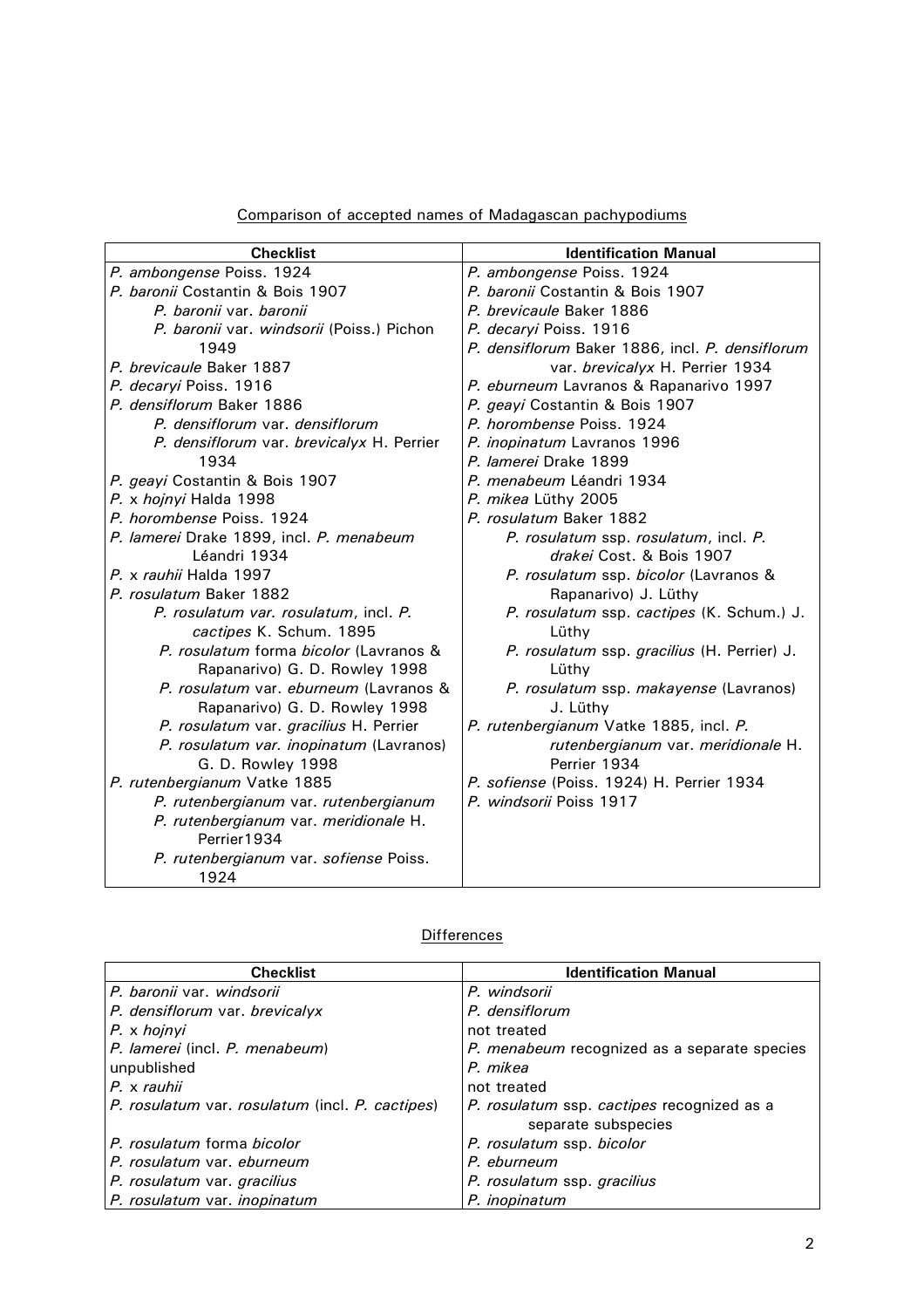| unpublished                        | P. rosulatum ssp. bemarahense  |
|------------------------------------|--------------------------------|
| unpublished                        | $ P.$ rosulatum ssp. makayense |
| P. rutenbergianum var. meridionale | $ P.$ rutenbergianum           |
| P. rutenbergianum var. sofiense    | <i>P. sofiense</i>             |

Annex 1

#### CITES ALOE CHECKLIST (2001), SUPPLEMENT

- A. irafensis Lavranos & al. 2004
- A. alexandrei Ellert 2006
- A. charlotteae Castillon 2006
- A. deltoidea var. fallax Castillon 2006
- A. johannis Castillon 2006
- A. miskatana S. Carter (nom. nud., probably pending publication, cited from Fl. Somal. 3: 583, 2006)
- A. mitsioana Castillon 2006
- A. orlandoi Lavranos 2006
- A. rendilliorum L. E. Newton 2006
- A. saronarae Lavranos & T. M. McCoy 2006
- A. andohahelensis Castillon 2002
- A. arborescens ssp. mzimnyati Van Jaarsveld & A. E. van Wyk 2005
- A. austroarabica McCoy & Lavranos 2003
- A. bruynsii P. I. Forster 2003
- A. canis S. Lane 2002
- A. carolineae L. E. Newton 2002
- A. clarkei L. E. Newton 2003
- A. craibii G. F. smith 2003
- A. cyrillei Castillon 2004
- A. droseroides Lavranos & T. A. McCoy 2003
- A. florenceae Lavranos & T. A. McCoy 2004
- A. hoffmannii Lavranos 2002
- A. imalotensis var. longiracemosa Castillon 2005
- A. inexpectata Lavranos & T. A. McCoy 2003
- A. jawiyon Christie & al. 2004
- A. kouebokkeveldensis Van Jaarsveld & A. B. Low 2004
- A. lolwensis L. E. Newton 2001
- A. mahraensis Lavranos & T. A. McCov 2002
- A. mandotoensis Castillon 2003
- A. mccoyi Lavranos & Mies 2001
- A. omavandae Van Jaarsveld 2004
- A. philippei Castillon 2005
- A. praetermissa T. A. McCoy & Lavranos 2002
- A. pronkii Lavranos & al. 2006
- A. pseudoparvula Castillon 2004
- A. rebmannii Lavranos 2002
- A. roeoeslii Lavranos & T. A. McCov 2005
- A. sakarahensis Lavranos & M. Teissier 2004
- A. sakoankenke Castillon 2004
- A. teissieri Lavranos 2002
- A. trachyticola var. multiflora Castillon 2004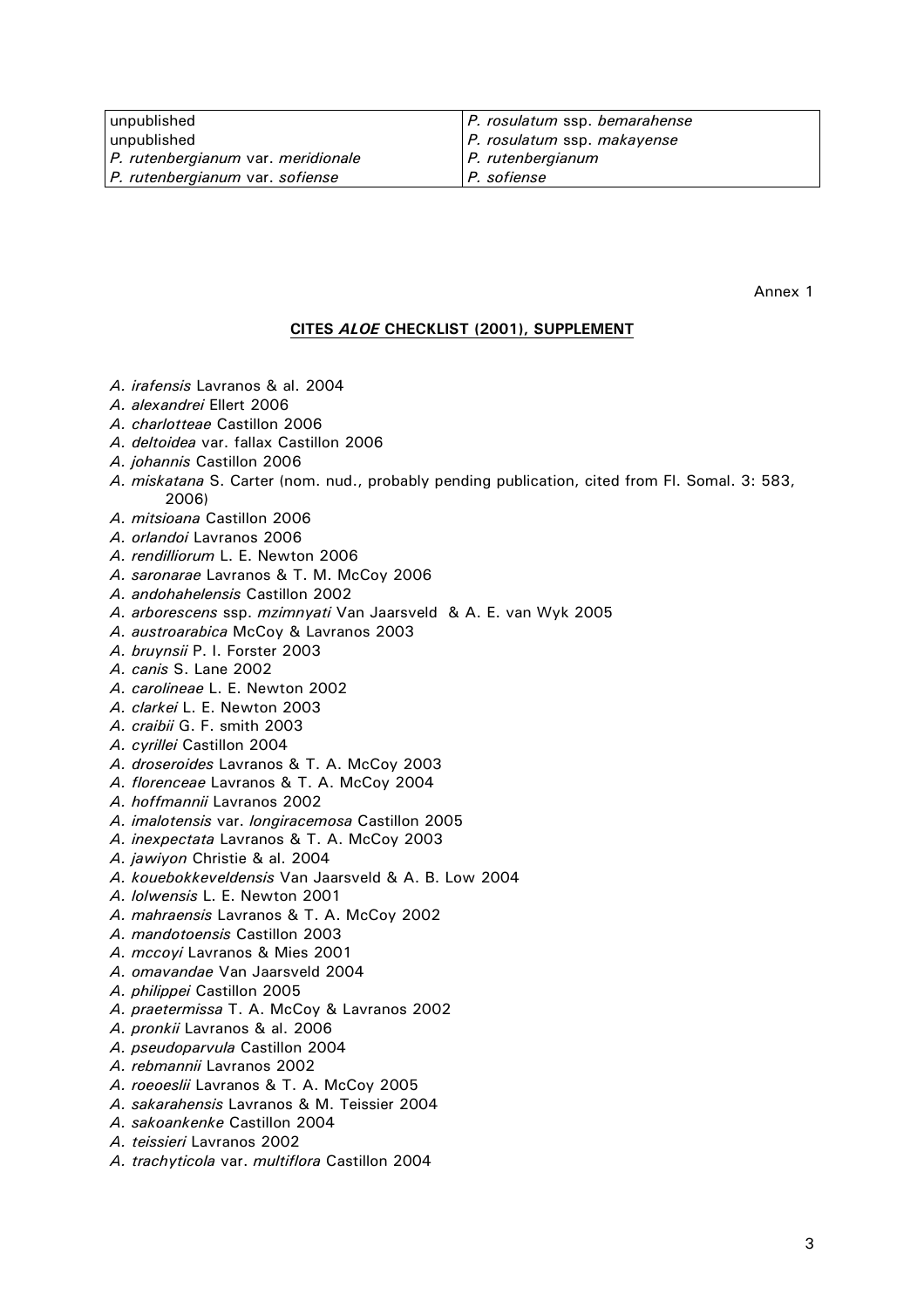## CITES PACHYPODIUM CHECKLIST (2001), UPDATE & CORRIGENDA recognized taxa and synonyms

#### Alphabetical list of recognized continental African species

- $1.$ P. bispinosum (L. f.) A. DC. 1844 Echites bispinosa L. f. 1781
	- Belonites bispinosa (L. f.) E. Mey 1837 P. glabrum G. Don 1838 P. tuberosum var. loddigesii A. DC. 1844
- $2.$ P. lealii Welw. 1869
- 2.a P. lealii ssp. lealii
	- P. giganteum Engl. 1894
- 2.b P. lealii ssp. saundersii (N. E. Br.) G. D. Rowley 1973
	- P. saundersii N. E. Br. 1892
- $3.$ P. namaguanum (Wiley ex Harv.) Welw. 1869
	- Adenium namaquanum Wiley ex Harv. 1863
- $4<sup>1</sup>$ P. succulentum (L. f.) Sweet 1830
	- Echites succulenta L. f. 1781
		- Belonites succulenta (L. f.) E. Mey. 1837
		- P. tuberosum Lodd. 1830 (non Lindley 1830)
		- P. tomentosum G. Don 1838 P. griguense L. Bolus 1932
		- P. jasminiflorum L. Bolus 1932

### Alphabetical list of recognized Madagascan species

- 5. P. ambongense Poisson 1924
- 6 P. baronii Costantin & Bois 1907
	- P. baronii var. erythreum Poisson 1924
- $7<sup>1</sup>$ P. brevicaule Baker 1886
- P. decaryi Poisson 1916  $\mathsf{R}$
- 9. P. densiflorum Baker 1886
	- P. densiflorum var. brevicalyx H. Perrier 1934
	- P. brevicalyx (H. Perrier) Pichon 1949
- $10.$ P. eburneum Lavranos & Rapan. 1997
	- P. rosulatum var. eburneum (Lavranos & Rapan.) G. D. Rowley 1998
- $11.$ P. geavi Costantin & Bois 1907
- $12.$ P. horombense Poisson 1924
	- P. rosulatum var. horombense (Poisson) G. D. Rowley 1973
- $13.$ P. inopinatum Lavranos 1996

### P. rosulatum var. inopinatum (Lavranos) G. D. Rowley 1998

- $14.$ P. lamerei Drake 1899
	- P. rutenbergianum forma lamerei (Drake) Poisson 1924
	- P. champenoisianum Boiteau 1941
	- P. lamerei var. ramosum (Costantin & Bois) Pichon 1949
	- P. ramosum Costantin & Bois 1907
- $15.$ P. menabeum Léandri 1934
- 16. P. mikea Lüthy 2005
- 17. P. rosulatum Baker 1882
- 17.a P. rosulatum ssp. rosulatum
	- P. rosulatum var. drakei (Costantin & Bois) Markgr. 1976
	- P. drakei Costantin & Bois 1907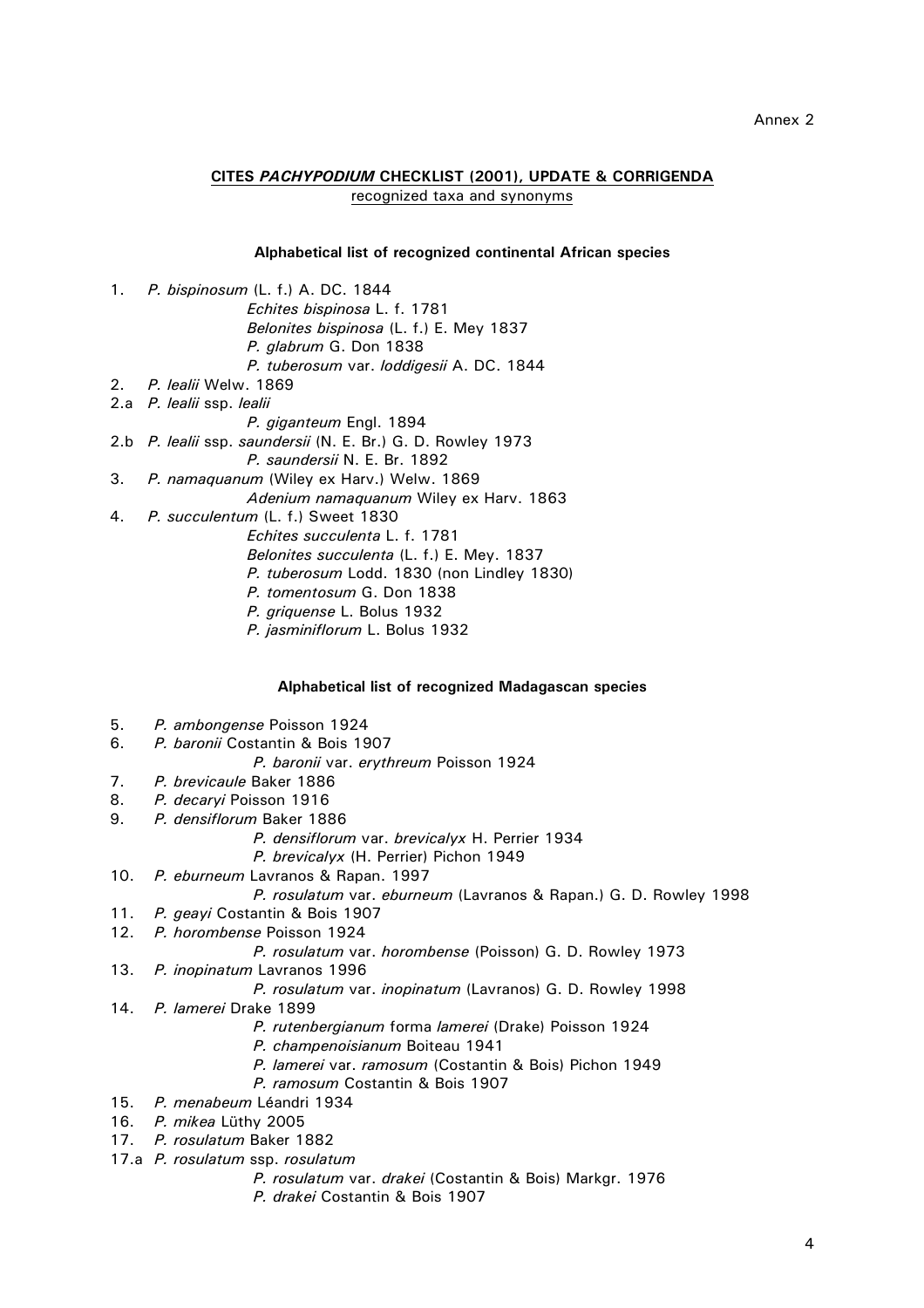17.b P. rosulatum ssp. bemarahense J. Lüthy & Lavranos 2004 17.c P. rosulatum ssp. bicolor (Lavranos & Rapan) J. Lüthy 2004 P. bicolor Lavranos & Rapan. 1997 P. rosulatum forma bicolor (Lavranos & Rapan.) G. D. Rowley 1998 17.d P. rosulatum ssp. cactipes (K. Schum.) J. Lüthy 2004 P. cactipes K. Schum. 1895 P. rosulatum var. delphinense H. Perrier 1934 P. rosulatum var. stenanthum Costantin & Bois 1907 17.e P. rosulatum ssp. gracilius (H. Perrier) J. Lüthy 2004 P. rosulatum var. gracilius H. Perrier 1934 17.f P. rosulatum ssp. makayense (Lavranos) J. Lüthy 2004 P. makayense Lavranos 2004 18. P. rutenbergianum Vatke 1885 P. rutenbergianum var. meridionale H. Perrier 1934 P. meridionale (H. Perrier) Pichon 1949  $19.$ P. sofiense (Poisson) H. Perrier 1934 P. rutenbergianum var. sofiense Poisson 1924 P. rutenbergianum var. perrieri Poisson 1924 20. P. windsorii Poisson 1917 P. baronii var. windsorii (Poisson) Pichon 1949

#### Alphabetical list of Pachypodium names

Recognized taxa in standard, synonyms in italics, taxa of CITES Appendix I in bold letters.

| <b>Name</b>                                                        | recognized<br>taxon |
|--------------------------------------------------------------------|---------------------|
| Adenium namaquanum Wiley ex Harv. 1863                             | 3                   |
| Belonites bispinosa (L. f.) E. Mey 1837                            | $\mathcal I$        |
| Belonites succulenta (L. f.) E. Mey. 1837                          | $\overline{4}$      |
| Echites bispinosa L. f. 1781                                       | $\mathcal I$        |
| Echites succulenta L. f. 1781                                      | 4                   |
| P. ambongense Poisson 1924 - CITES Appendix I                      | 5                   |
| P. baronii Costantin & Bois 1907 - CITES App. I                    | 6                   |
| P. baronii var. erythreum Poisson 1924 - CITES Appendix I          | 6                   |
| P. baronii var. windsorii (Poisson) Pichon 1949 - CITES Appendix I | 20                  |
| P. bicolor Lavranos & Rapan. 1997                                  | 17c                 |
| P. bispinosum (L. f.) A. DC. 1844                                  | 1                   |
| P. brevicalyx (H. Perrier) Pichon 1949                             | 9                   |
| P. brevicaule Baker 1886                                           | $\overline{7}$      |
| P. cactipes K. Schum. 1895                                         | 17d                 |
| P. champenoisianum Boiteau 1941                                    | 14                  |
| P. decaryi Poisson 1916 - CITES Appendix I                         | 8                   |
| P. densiflorum Baker 1886                                          | 9                   |
| P. densiflorum var. brevicalyx H. Perrier 1934                     | 9                   |
| P. drakej Costantin & Bois 1907                                    | 17a                 |
| P. eburneum Lavranos & Rapan. 1997                                 | 10                  |
| P. geayi Costantin & Bois 1907                                     | 11                  |
| P. giganteum Engl. 1894                                            | 2a                  |
| P. glabrum G. Don 1838                                             | $\mathcal I$        |
| P. griguense L. Bolus 1932                                         | $\overline{4}$      |
| P. horombense Poisson 1924                                         | 12                  |
| P. inopinatum Lavranos 1996                                        | 13                  |
| P. jasminiflorum L. Bolus 1932                                     | 4                   |
| P. lamerei Drake 1899                                              | 14                  |